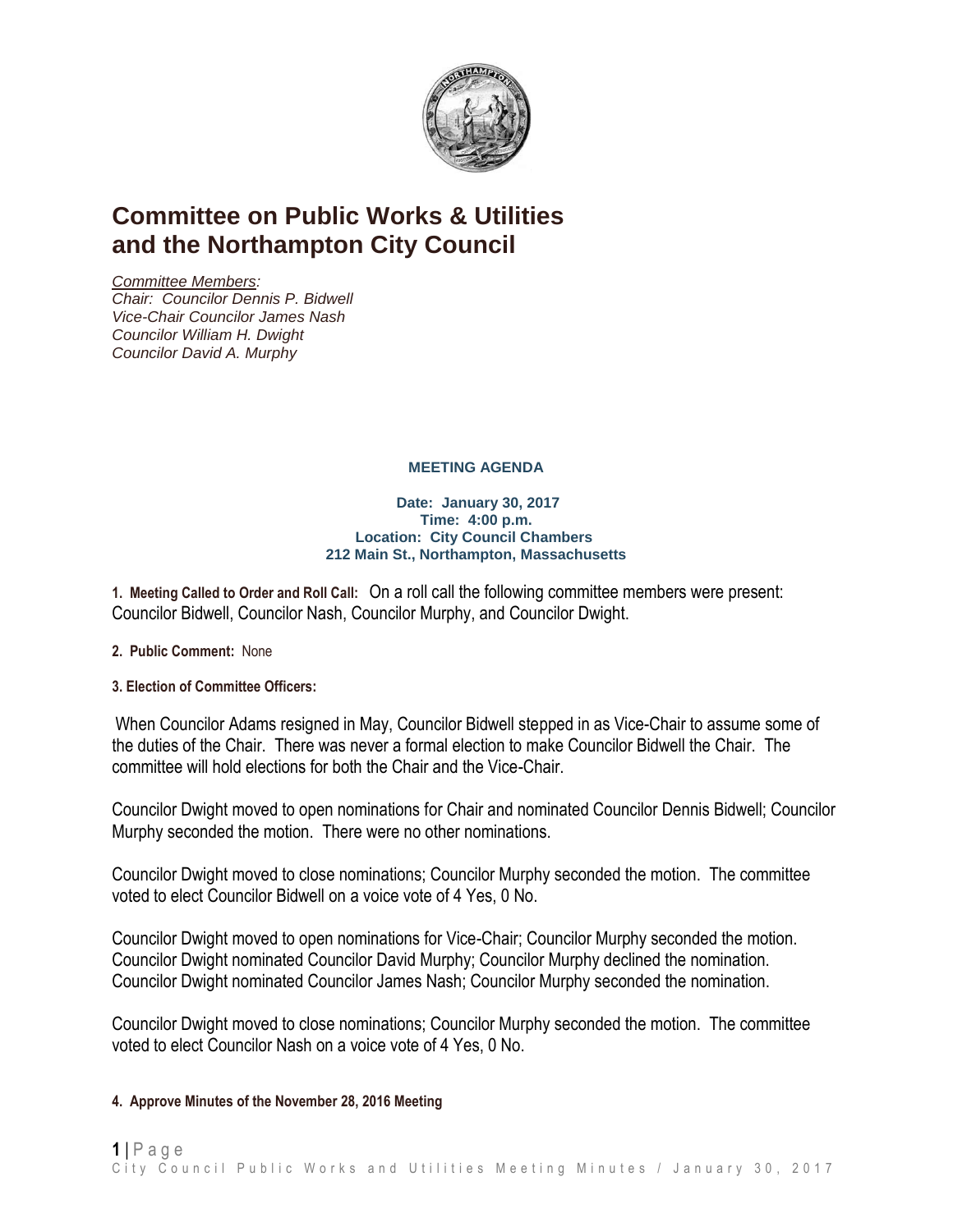Councilor Dwight moved to approve the minutes of November 28, 2016; Councilor Murphy seconded the motion. The motion was approved on a voice vote of 4 Yes. 0 No.

### **5. Plans for Future Meetings - updates & discussion**

The committee discussed items for upcoming agendas.

Councilor Bidwell spoke with Mayor Narkewicz about what his timetable might look like for water sewer rates. At the February 2016 Public Works Committee meeting, a public hearing was held concerning the proposed rates. If the Mayor brings forward proposed rates at the February 16, 2017 City Council meeting, it is possible that a public hearing will be held in February to discuss this topic.

The second subject for February concerns Columbia Gas; they have been proactive at working with the community in Springfield and Northampton around gas leaks. At the last meeting the committee discussed whether to invite Steve Bryant, the company's President. While Mr. Bryant is here, perhaps there may be an opportunity to discuss the gas moratorium.

Councilor Bidwell invited Mr. Michael Vito to introduce himself and participate in the discussion. Mr. Vito worked for the City for a number of years and covered City news as a reporter. He is a consultant for Columbia Gas focusing on community outreach. He also acts as a representative for the company in the Northampton area. Mr. Vito reports that Mr. Bryant is excited about coming to the February meeting. Mr. Bryant would like a sense from the committee about how the meeting and discussion will be structured.

Councilor Bidwell notes that the genesis for this idea was a conversation with the DPW Director. The Director reflected how it is easier to address gas leaks when streets are already torn up and notes that a good working relationship with the utility company helps to keep projects flowing. In addition, Councilor Bidwell has been sitting in on community meetings led by Marty Nathan of the Two Degrees group. They have been drawing attention to the magnitude of the gas leaks, including those that are not dangerous to structures and people. Mr. Bryant attended one such meeting that was held in the home of Marty Nathan. Mr. Bryant has been taking a leadership role in defining a methodology for identifying gas leaks.

Councilor Dwight reflected that normally the President of Columbia Gas would discuss items with the Executive of a municipality, not the City Council. The Council and its committees have no authority; the Council acts as an information processing center. The discussion will be an informal description of ongoing projects and objectives of the company. The Director of the DPW will be invited to participate in the discussion. Councilor Dwight pointed out that under the new City Charter, the committee is limited on what can be asked of the DPW Director. She can only respond to things in which she has been given advance notice. The meeting will be informational and councilors can share with their constituents the information provided at the meeting. Given that the relationship between the City and the Utility Company has been positive and cooperative, the meeting can be used as a way to share and exchange information.

Councilor Bidwell wondered if it would be advantageous to write up questions in advance of the meeting. The information that is provided doesn't need to be technically detailed. Councilor Bidwell points out that the approach Columbia Gas is employing can serve as a model to other communities. Councilor Dwight feels that there is likely to be an audience.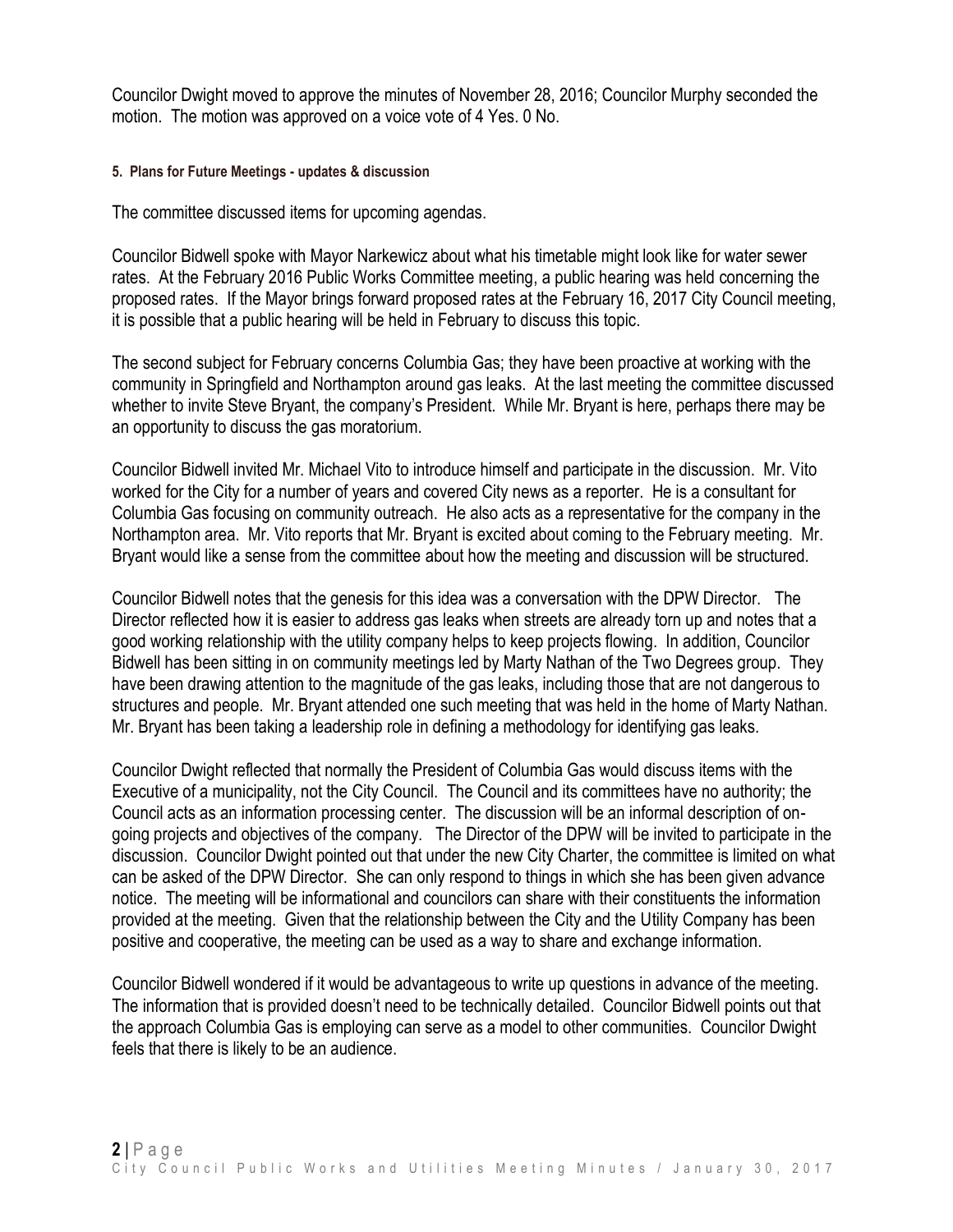Councilor Bidwell advised that the meeting will be structured in such a way as to invite people to speak on the topic with an expectation that there would be other people in the audience, including the press. Councilor Murphy noted that specific questions addressing specific concerns should not be expected to be addressed. There is already a process in place to handle this and that process should be followed. Councilor Bidwell suggested that perhaps ground rules can be established and announced at the beginning of the meeting. Councilor Dwight suggested a public comment period prior to beginning the discussion. Questions can be posed by the audience at the beginning of the meeting. Councilor Murphy advised that members of the public should not have the expectation that questions asked by them will be answered immediately.

Councilor Bidwell will put together a list of questions and share them with one other committee member. When the questions are agreed upon, he will send them to the invited participants. Councilor Nash suggested reaching out to Marty Nathan's group. He questioned whether the community group wanted equal time to share information during the forum. Councilor Bidwell thought that giving time to each of the groups would be a good idea. He also will stress the informality of the meeting to avoid lengthy presentations.

Councilor Dwight points out that the Chair will have the opportunity to set the tone for the meeting, including how questions from the community might be addressed. Councilor Murphy points out that unplanned questions may require follow-up at a future time. This meeting is not an opportunity to share specific concerns or to have specific needs met. Councilor Bidwell will work to establish specific ground rules for the meeting and announce them during the meeting. He will work on a list of questions and ask Councilor Nash to look over the list. In the meantime, he will work with the Mayor to see whether departmental participation is possible.

During the second part of the meeting, which does not involve the DPW, the committee can discuss the gas moratorium. Councilor Bidwell notes that prior to him joining the Council, the City Council approved a resolution that made reference to pipeline moratoriums. He thought the resolution called upon the gas company to explain the reason for the moratorium. He is not sure whether there was any follow-up on the matter. Mr. Bryant indicated that it was possible that there would be news about the moratorium sometime in February. The committee looks forward to hearing any update that is available.

Mr. Vito recounted that Columbia Gas established a liquid natural gas facility in Easthampton near the Northampton line. In the winter time when there is such a high demand, extra gas could be put in the line from the liquid natural gas tank. And while more capacity was granted from Tennessee Gas, the tremendous growth in the Northampton/Easthampton area was larger than even the Springfield and Brocton areas. This occurred when oil prices skyrocketed. Councilor Nash recalls that there were great incentives to switch to natural gas as well.

Councilor Dwight noted that the discussion about the moratorium will be more philosophical in nature focusing on sustainability, conversions, construction and development. He believes that there was confusion on the part of the public as perhaps they perceived that the moratorium was a direct result of the pipeline issue. Perhaps Mr. Bryant could clear up part of the misconception.

Councilor Bidwell recently discussed the change in plans that the Village Hill developer may need to make because of the moratorium. What are the chances the MassDevelopment could have natural gas as an option? He is sure that they would be interested in knowing. Also, from a development point of view, the Chamber of Commerce has concerns about the continuation of the moratorium. Councilor Bidwell doesn't need think that questions need to be posed to Mr. Bryant; perhaps he could let the community, by way of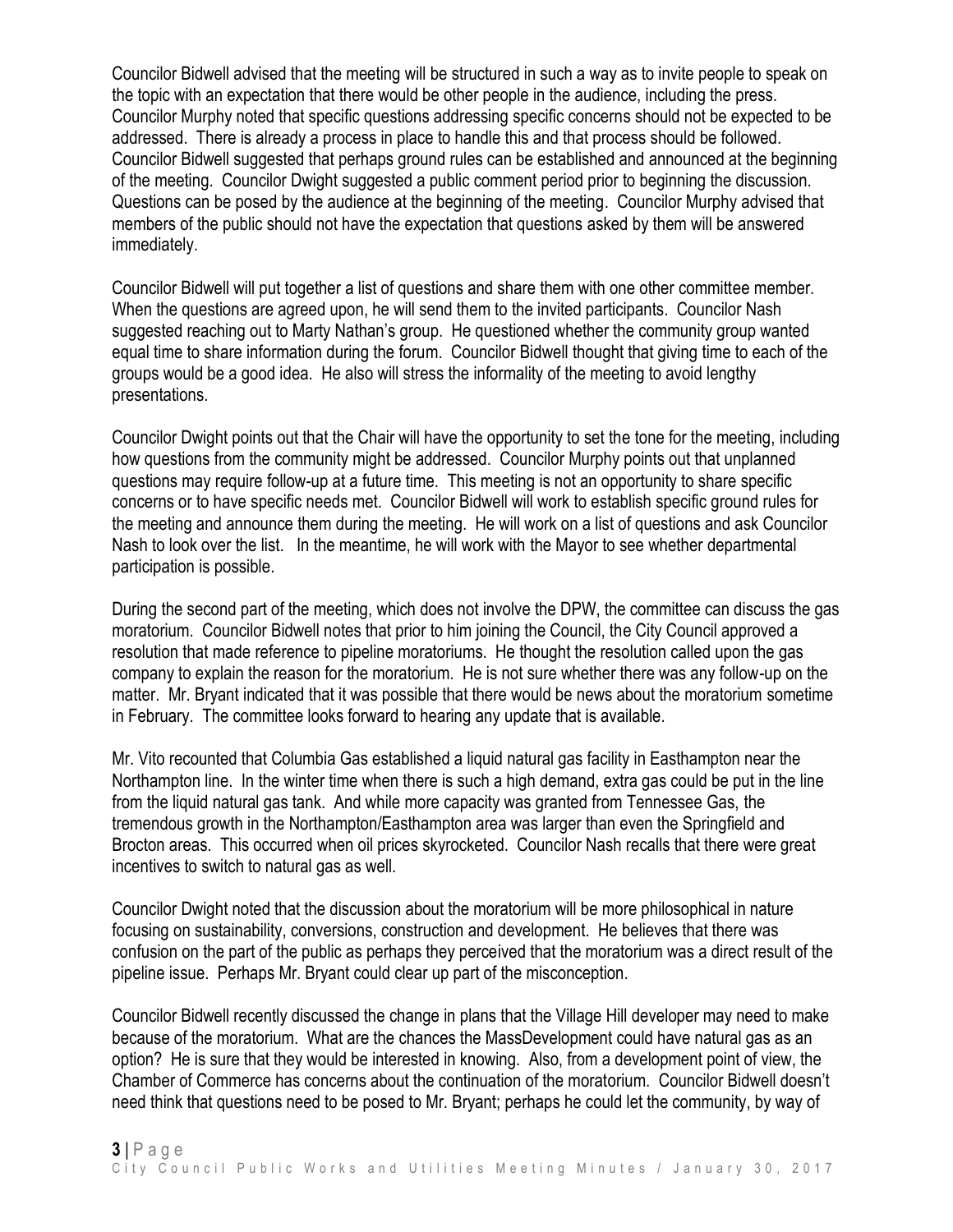the committee, know if there is a solution in sight. Mr. Vito cautioned that there may be some elements that Mr. Bryant may not be able to discuss if negations are on-going at that point.

Councilor Bidwell asked that Mr. Vito express appreciation for Mr. Bryant's willingness to participate in a committee discussion.

Councilor Nash wondered about the order of the discussions. Councilor Bidwell thought it might be wise to discuss the gas leaks issue first, since City staff will be asked to participate.

Councilor Bidwell asked the committee if they were willing to proceed with the discussion if Director LaScaleia could not participate. Councilor Dwight suggested that if she could not participate, perhaps she would be willing to provide a memorandum addressing the questions posed by the committee.

Moving on, Councilor Bidwell thought that if the public hearing concerning water/sewer rates did not happen in February, it will likely happen in March. He recognizes that the setting of these rates is one of the first building blocks for the City's budget.

Councilor Dwight asked if the water/sewer rate discussion would be separate from the stormwater discussion. Councilor Bidwell thought that it would be. He recalled the recent presentation about the subject give by Director LaScaleia. The information presented at the Council meeting was important and might be helpful to have the same conversation with the public. Councilor Dwight noted that the Council approved the initial legislation for a stormwater fee and will continue to authorize any modifications to the City codes. The fees can be modified with Council approval. Councilor Murphy noted that there is an agreement that the fund would be capped at \$2million. If the cap were to go away then the Council would need to revisit the issue.

Councilor Dwight stated that despite the fact that there were two years of conversation and public participation prior to implementing a stormwater fee, he feels it is appropriate to have a refresher. He notes that there is an organization calling for an appeal of the fee and this might be the best opportunity to reexplain all of the challenges associated with trying to have a way to subsidize the stormwater management system. Perhaps involving previous members of the stormwater utility committee might be worthwhile. Perhaps they can explain why this particular model to fund the utility was chosen, as opposed to taking the money out of the general fund. Also, the reason behind making this a fee instead of a tax can be explained. Councilor Bidwell asked if it was important to re-educate the public about how the fee was established in addition to how the stormwater utility works. Councilor Dwight thought this would be useful information. Regarding the format, provided that the Mayor is agreeable, he thought the DPW could participate to explain what the process is, what the challenges are, and what the mandates are for.

Councilor Bidwell asked whether it was necessary to "open a can of worms". Councilor Dwight feels that can is being opened already by the group who wants to challenge the fee in court. Councilor Murphy recalls that there opportunities built in to the program to mitigate the fee. Perhaps offering a quick recap about the program and how to mitigate the fee for qualified individuals or businesses would be beneficial. Councilor Nash loved Director LaScaleia's presentation. He notes that the stormwater fee fund is being used all over the City. The system doesn't just move stormwater into the Connecticut River. Stormwater also gets under the City's roadways. People use these roads to transport across the City. By using the stormwater fees to pay for the infrastructure, the fee serves every member of the community. Councilor Nash saw plenty of evidence that the money is going to good projects all over the City. He has heard complaints and he believes that the people with the biggest complaints are ones not on the path of the flood control system in the downtown area.